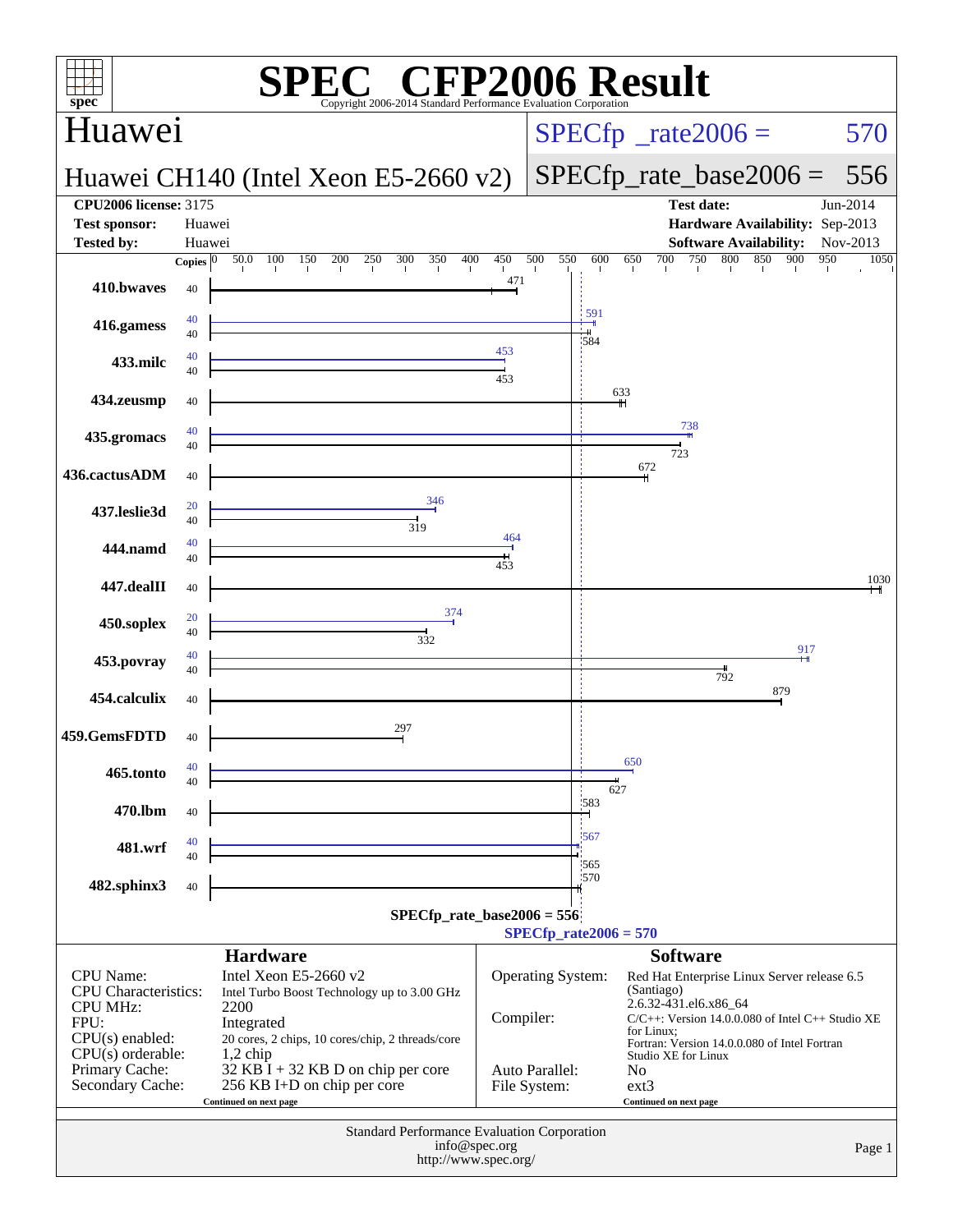

## Huawei

## $SPECTp\_rate2006 = 570$

Huawei CH140 (Intel Xeon E5-2660 v2)

## [SPECfp\\_rate\\_base2006 =](http://www.spec.org/auto/cpu2006/Docs/result-fields.html#SPECfpratebase2006) 556

**[CPU2006 license:](http://www.spec.org/auto/cpu2006/Docs/result-fields.html#CPU2006license)** 3175 **[Test date:](http://www.spec.org/auto/cpu2006/Docs/result-fields.html#Testdate)** Jun-2014 **[Test sponsor:](http://www.spec.org/auto/cpu2006/Docs/result-fields.html#Testsponsor)** Huawei **[Hardware Availability:](http://www.spec.org/auto/cpu2006/Docs/result-fields.html#HardwareAvailability)** Sep-2013 **[Tested by:](http://www.spec.org/auto/cpu2006/Docs/result-fields.html#Testedby)** Huawei **[Software Availability:](http://www.spec.org/auto/cpu2006/Docs/result-fields.html#SoftwareAvailability)** Nov-2013 [L3 Cache:](http://www.spec.org/auto/cpu2006/Docs/result-fields.html#L3Cache) 25 MB I+D on chip per chip<br>Other Cache: None [Other Cache:](http://www.spec.org/auto/cpu2006/Docs/result-fields.html#OtherCache) [Memory:](http://www.spec.org/auto/cpu2006/Docs/result-fields.html#Memory) 128 GB (8 x 16 GB 2Rx4 PC3-14900R-13, ECC) [Disk Subsystem:](http://www.spec.org/auto/cpu2006/Docs/result-fields.html#DiskSubsystem) 1 X 500 GB SATA 7200 RPM [Other Hardware:](http://www.spec.org/auto/cpu2006/Docs/result-fields.html#OtherHardware) None [System State:](http://www.spec.org/auto/cpu2006/Docs/result-fields.html#SystemState) Run level 3 (multi-user)<br>Base Pointers: 32/64-bit [Base Pointers:](http://www.spec.org/auto/cpu2006/Docs/result-fields.html#BasePointers) [Peak Pointers:](http://www.spec.org/auto/cpu2006/Docs/result-fields.html#PeakPointers) 32/64-bit [Other Software:](http://www.spec.org/auto/cpu2006/Docs/result-fields.html#OtherSoftware) None

| <b>Results Table</b> |               |                |       |                |       |                                                                                                          |              |               |                |              |                |       |                |              |
|----------------------|---------------|----------------|-------|----------------|-------|----------------------------------------------------------------------------------------------------------|--------------|---------------|----------------|--------------|----------------|-------|----------------|--------------|
|                      | <b>Base</b>   |                |       |                |       | <b>Peak</b>                                                                                              |              |               |                |              |                |       |                |              |
| <b>Benchmark</b>     | <b>Copies</b> | <b>Seconds</b> | Ratio | <b>Seconds</b> | Ratio | <b>Seconds</b>                                                                                           | Ratio        | <b>Copies</b> | <b>Seconds</b> | <b>Ratio</b> | <b>Seconds</b> | Ratio | <b>Seconds</b> | <b>Ratio</b> |
| 410.bwayes           | 40            | 1151           | 472   | 1255           | 433   | 1155                                                                                                     | 471          | 40            | 1151           | 472          | 1255           | 433   | 1155           | <u>471</u>   |
| 416.gamess           | 40            | 1341           | 584   | 1340           | 585   | 1348                                                                                                     | 581          | 40            | 1327           | 590          | 1325           | 591   | 1324           | 591          |
| $433$ .milc          | 40            | 810            | 453   | 811            | 453   | 810                                                                                                      | <u>453</u>   | 40            | 810            | 453          | 811            | 453   | 811            | 453          |
| 434.zeusmp           | 40            | 570            | 638   | 575            | 633   | 577                                                                                                      | 630          | 40            | 570            | 638          | 575            | 633   | 577            | 630          |
| 435.gromacs          | 40            | 395            | 723   | 395            | 724   | 396                                                                                                      | 722          | 40            | 389            | 734          | 387            | 738   | 386            | 741          |
| 436.cactusADM        | 40            | 711            | 672   | 710            | 673   | 715                                                                                                      | 668          | 40            | 711            | 672          | 710            | 673   | 715            | 668          |
| 437.leslie3d         | 40            | 1185           | 317   | 1177           | 319   | 1179                                                                                                     | <u>319</u>   | 20            | 542            | 347          | 544            | 346   | 543            | 346          |
| 444.namd             | 40            | 710            | 452   | 708            | 453   | 698                                                                                                      | 459          | 40            | 691            | 464          | 691            | 464   | 689            | 465          |
| 447.dealII           | 40            | 445            | 1030  | 450            | 1020  | 443                                                                                                      | 1030         | 40            | 445            | 1030         | 450            | 1020  | 443            | 1030         |
| $450$ .soplex        | 40            | 1004           | 332   | 1006           | 332   | 1003                                                                                                     | 333 <b>1</b> | 20            | 445            | 375          | 446            | 374   | 446            | 374          |
| 453.povray           | 40            | 268            | 794   | 269            | 792   | 269                                                                                                      | 790I         | 40            | 231            | 920          | 234            | 909   | 232            | 917          |
| 454.calculix         | 40            | 376            | 877   | 375            | 879   | 376                                                                                                      | 879          | 40            | 376            | 877          | 375            | 879   | 376            | 879          |
| 459.GemsFDTD         | 40            | 1430           | 297   | 1430           | 297   | 1432                                                                                                     | 296          | 40            | 1430           | 297          | 1430           | 297   | 1432           | 296          |
| $465$ .tonto         | 40            | 628            | 627   | 628            | 627   | 631                                                                                                      | 624          | 40            | 605            | 650          | 606            | 649   | 605            | 651          |
| 470.1bm              | 40            | 942            | 583   | 943            | 583   | 943                                                                                                      | 583          | 40            | 942            | 583          | 943            | 583   | 943            | 583          |
| 481.wrf              | 40            | 792            | 564   | 791            | 565   | 791                                                                                                      | 565          | 40            | 792            | 564          | 788            | 567   | 788            | 567          |
| 482.sphinx3          | 40            | 1369           | 570   | 1378           | 566   | 1368                                                                                                     | 570          | 40            | 1369           | 570          | 1378           | 566   | 1368           | 570          |
|                      |               |                |       |                |       | Results appear in the order in which they were run. Bold underlined text indicates a median measurement. |              |               |                |              |                |       |                |              |

#### **[Submit Notes](http://www.spec.org/auto/cpu2006/Docs/result-fields.html#SubmitNotes)**

 The numactl mechanism was used to bind copies to processors. The config file option 'submit' was used to generate numactl commands to bind each copy to a specific processor. For details, please see the config file.

### **[Operating System Notes](http://www.spec.org/auto/cpu2006/Docs/result-fields.html#OperatingSystemNotes)**

Stack size set to unlimited using "ulimit -s unlimited"

### **[Platform Notes](http://www.spec.org/auto/cpu2006/Docs/result-fields.html#PlatformNotes)**

 Sysinfo program /spec/config/sysinfo.rev6818 \$Rev: 6818 \$ \$Date:: 2012-07-17 #\$ e86d102572650a6e4d596a3cee98f191 running on localhost Sat Jun 14 02:28:48 2014

Continued on next page

Standard Performance Evaluation Corporation [info@spec.org](mailto:info@spec.org) <http://www.spec.org/>

Page 2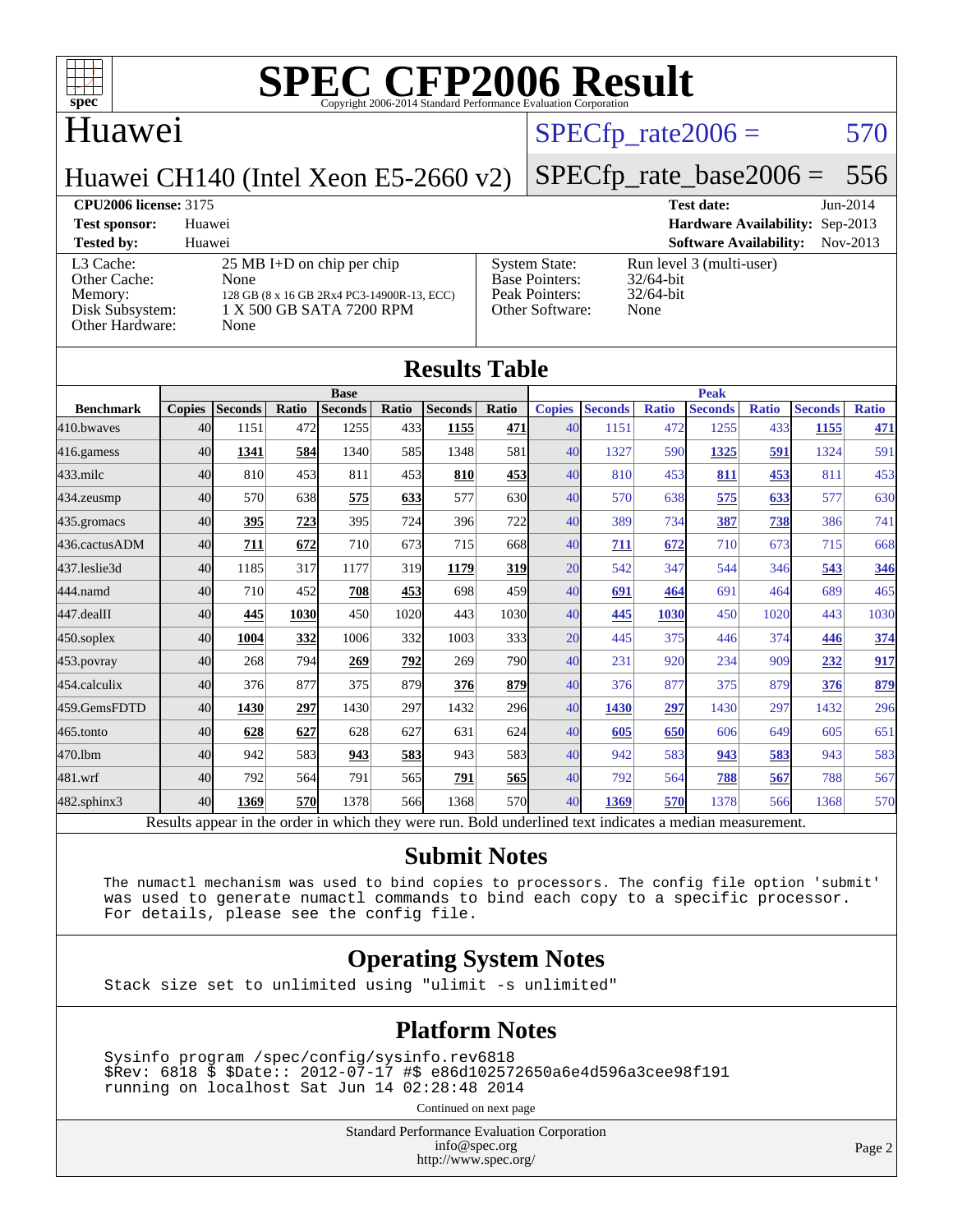

## Huawei

 $SPECTp\_rate2006 = 570$ 

[SPECfp\\_rate\\_base2006 =](http://www.spec.org/auto/cpu2006/Docs/result-fields.html#SPECfpratebase2006) 556

Huawei CH140 (Intel Xeon E5-2660 v2)

**[CPU2006 license:](http://www.spec.org/auto/cpu2006/Docs/result-fields.html#CPU2006license)** 3175 **[Test date:](http://www.spec.org/auto/cpu2006/Docs/result-fields.html#Testdate)** Jun-2014 **[Test sponsor:](http://www.spec.org/auto/cpu2006/Docs/result-fields.html#Testsponsor)** Huawei **[Hardware Availability:](http://www.spec.org/auto/cpu2006/Docs/result-fields.html#HardwareAvailability)** Sep-2013 **[Tested by:](http://www.spec.org/auto/cpu2006/Docs/result-fields.html#Testedby)** Huawei **[Software Availability:](http://www.spec.org/auto/cpu2006/Docs/result-fields.html#SoftwareAvailability)** Nov-2013

### **[Platform Notes \(Continued\)](http://www.spec.org/auto/cpu2006/Docs/result-fields.html#PlatformNotes)**

 This section contains SUT (System Under Test) info as seen by some common utilities. To remove or add to this section, see: <http://www.spec.org/cpu2006/Docs/config.html#sysinfo> From /proc/cpuinfo model name : Intel $(R)$  Xeon $(R)$  CPU E5-2660 v2 @ 2.20GHz 2 "physical id"s (chips) 40 "processors" cores, siblings (Caution: counting these is hw and system dependent. The following excerpts from /proc/cpuinfo might not be reliable. Use with caution.) cpu cores : 10 siblings : 20 physical 0: cores 0 1 2 3 4 8 9 10 11 12 physical 1: cores 0 1 2 3 4 8 9 10 11 12 cache size : 25600 KB From /proc/meminfo<br>MemTotal: 132114848 kB HugePages\_Total: 0<br>Hugepagesize: 2048 kB Hugepagesize: /usr/bin/lsb\_release -d Red Hat Enterprise Linux Server release 6.5 (Santiago) From /etc/\*release\* /etc/\*version\* redhat-release: Red Hat Enterprise Linux Server release 6.5 (Santiago) system-release: Red Hat Enterprise Linux Server release 6.5 (Santiago) system-release-cpe: cpe:/o:redhat:enterprise\_linux:6server:ga:server uname -a: Linux localhost 2.6.32-431.el6.x86\_64 #1 SMP Sun Nov 10 22:19:54 EST 2013 x86\_64 x86\_64 x86\_64 GNU/Linux run-level 3 Jun 13 11:59 SPEC is set to: /spec<br>Filesystem Type Type Size Used Avail Use% Mounted on /dev/sda2 ext3 455G 132G 301G 31% / Additional information from dmidecode: BIOS Insyde Corp. OARYV388 04/23/2014 Memory: 8x Samsung M393B2G70BH0-CMA 16 GB 1866 MHz 2 rank (End of data from sysinfo program)

Standard Performance Evaluation Corporation [info@spec.org](mailto:info@spec.org) <http://www.spec.org/>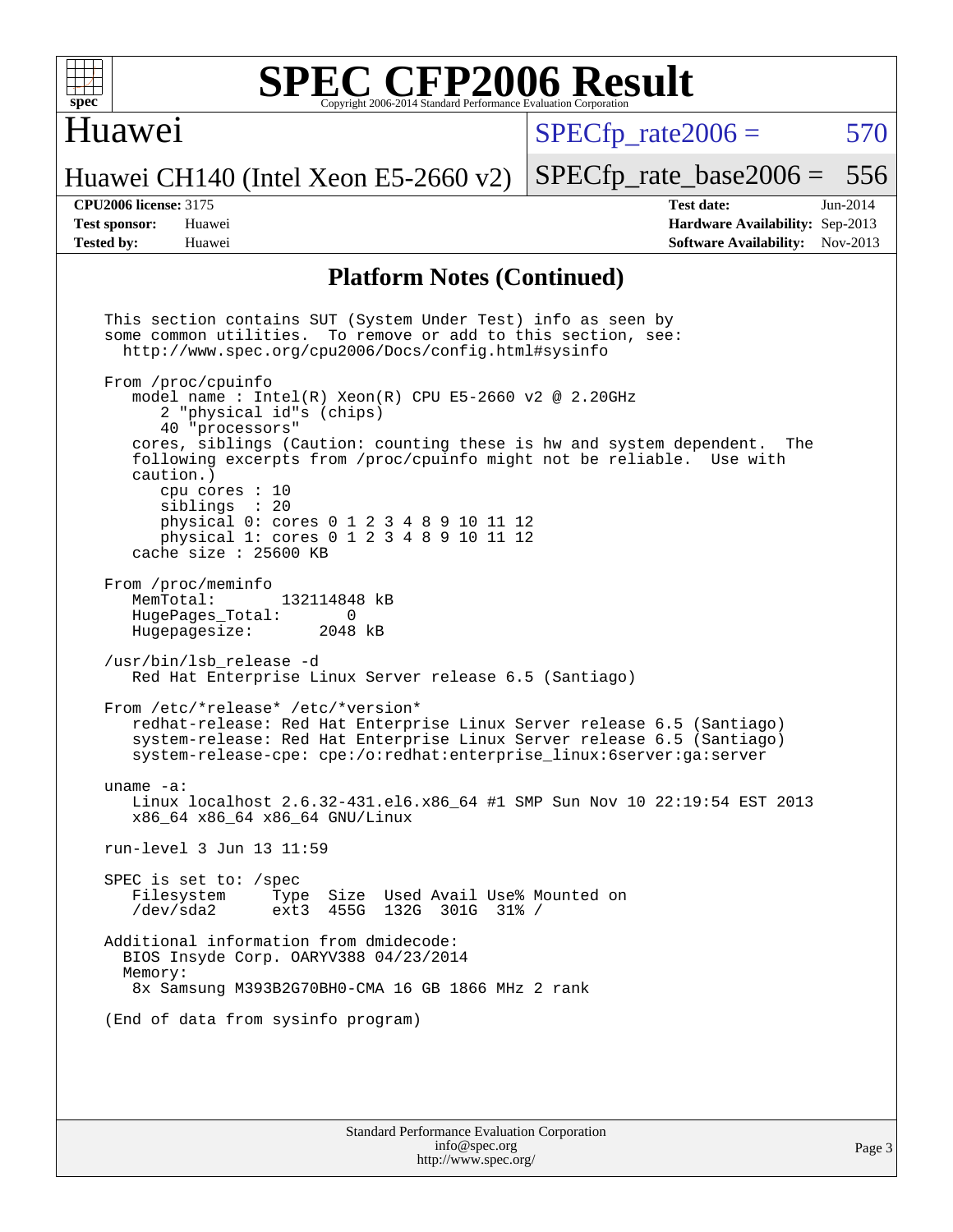

## Huawei

 $SPECTp\_rate2006 = 570$ 

Huawei CH140 (Intel Xeon E5-2660 v2)

[SPECfp\\_rate\\_base2006 =](http://www.spec.org/auto/cpu2006/Docs/result-fields.html#SPECfpratebase2006) 556

**[Tested by:](http://www.spec.org/auto/cpu2006/Docs/result-fields.html#Testedby)** Huawei **[Software Availability:](http://www.spec.org/auto/cpu2006/Docs/result-fields.html#SoftwareAvailability)** Nov-2013

**[CPU2006 license:](http://www.spec.org/auto/cpu2006/Docs/result-fields.html#CPU2006license)** 3175 **[Test date:](http://www.spec.org/auto/cpu2006/Docs/result-fields.html#Testdate)** Jun-2014 **[Test sponsor:](http://www.spec.org/auto/cpu2006/Docs/result-fields.html#Testsponsor)** Huawei **[Hardware Availability:](http://www.spec.org/auto/cpu2006/Docs/result-fields.html#HardwareAvailability)** Sep-2013

### **[General Notes](http://www.spec.org/auto/cpu2006/Docs/result-fields.html#GeneralNotes)**

Environment variables set by runspec before the start of the run: LD LIBRARY PATH = "/spec/libs/32:/spec/libs/64:/spec/sh"

 Binaries compiled on a system with 1x Core i7-860 CPU + 8GB memory using RedHat EL 6.4 Transparent Huge Pages enabled with: echo always > /sys/kernel/mm/redhat\_transparent\_hugepage/enabled Filesystem page cache cleared with: echo 1> /proc/sys/vm/drop\_caches runspec command invoked through numactl i.e.: numactl --interleave=all runspec <etc>

**[Base Compiler Invocation](http://www.spec.org/auto/cpu2006/Docs/result-fields.html#BaseCompilerInvocation)**

[C benchmarks](http://www.spec.org/auto/cpu2006/Docs/result-fields.html#Cbenchmarks):  $\text{icc}$   $-\text{m64}$ 

[C++ benchmarks:](http://www.spec.org/auto/cpu2006/Docs/result-fields.html#CXXbenchmarks) [icpc -m64](http://www.spec.org/cpu2006/results/res2014q3/cpu2006-20140619-29975.flags.html#user_CXXbase_intel_icpc_64bit_bedb90c1146cab66620883ef4f41a67e)

[Fortran benchmarks](http://www.spec.org/auto/cpu2006/Docs/result-fields.html#Fortranbenchmarks): [ifort -m64](http://www.spec.org/cpu2006/results/res2014q3/cpu2006-20140619-29975.flags.html#user_FCbase_intel_ifort_64bit_ee9d0fb25645d0210d97eb0527dcc06e)

[Benchmarks using both Fortran and C](http://www.spec.org/auto/cpu2006/Docs/result-fields.html#BenchmarksusingbothFortranandC): [icc -m64](http://www.spec.org/cpu2006/results/res2014q3/cpu2006-20140619-29975.flags.html#user_CC_FCbase_intel_icc_64bit_0b7121f5ab7cfabee23d88897260401c) [ifort -m64](http://www.spec.org/cpu2006/results/res2014q3/cpu2006-20140619-29975.flags.html#user_CC_FCbase_intel_ifort_64bit_ee9d0fb25645d0210d97eb0527dcc06e)

## **[Base Portability Flags](http://www.spec.org/auto/cpu2006/Docs/result-fields.html#BasePortabilityFlags)**

| 410.bwaves: -DSPEC CPU LP64                 |                                                                |
|---------------------------------------------|----------------------------------------------------------------|
| 416.gamess: -DSPEC_CPU_LP64                 |                                                                |
| 433.milc: -DSPEC CPU LP64                   |                                                                |
| 434.zeusmp: - DSPEC_CPU_LP64                |                                                                |
| 435.gromacs: -DSPEC_CPU_LP64 -nofor_main    |                                                                |
| 436.cactusADM: -DSPEC CPU LP64 -nofor main  |                                                                |
| 437.leslie3d: -DSPEC CPU LP64               |                                                                |
| 444.namd: -DSPEC CPU LP64                   |                                                                |
| 447.dealII: -DSPEC CPU LP64                 |                                                                |
| 450.soplex: - DSPEC CPU LP64                |                                                                |
| 453.povray: -DSPEC_CPU_LP64                 |                                                                |
| 454.calculix: - DSPEC CPU LP64 - nofor main |                                                                |
| 459. GemsFDTD: - DSPEC CPU LP64             |                                                                |
| 465.tonto: - DSPEC CPU LP64                 |                                                                |
| 470.1bm: - DSPEC CPU LP64                   |                                                                |
|                                             | 481.wrf: -DSPEC CPU_LP64 -DSPEC_CPU_CASE_FLAG -DSPEC_CPU_LINUX |
| 482.sphinx3: -DSPEC_CPU_LP64                |                                                                |
|                                             |                                                                |

| <b>Standard Performance Evaluation Corporation</b> |
|----------------------------------------------------|
| info@spec.org                                      |
| http://www.spec.org/                               |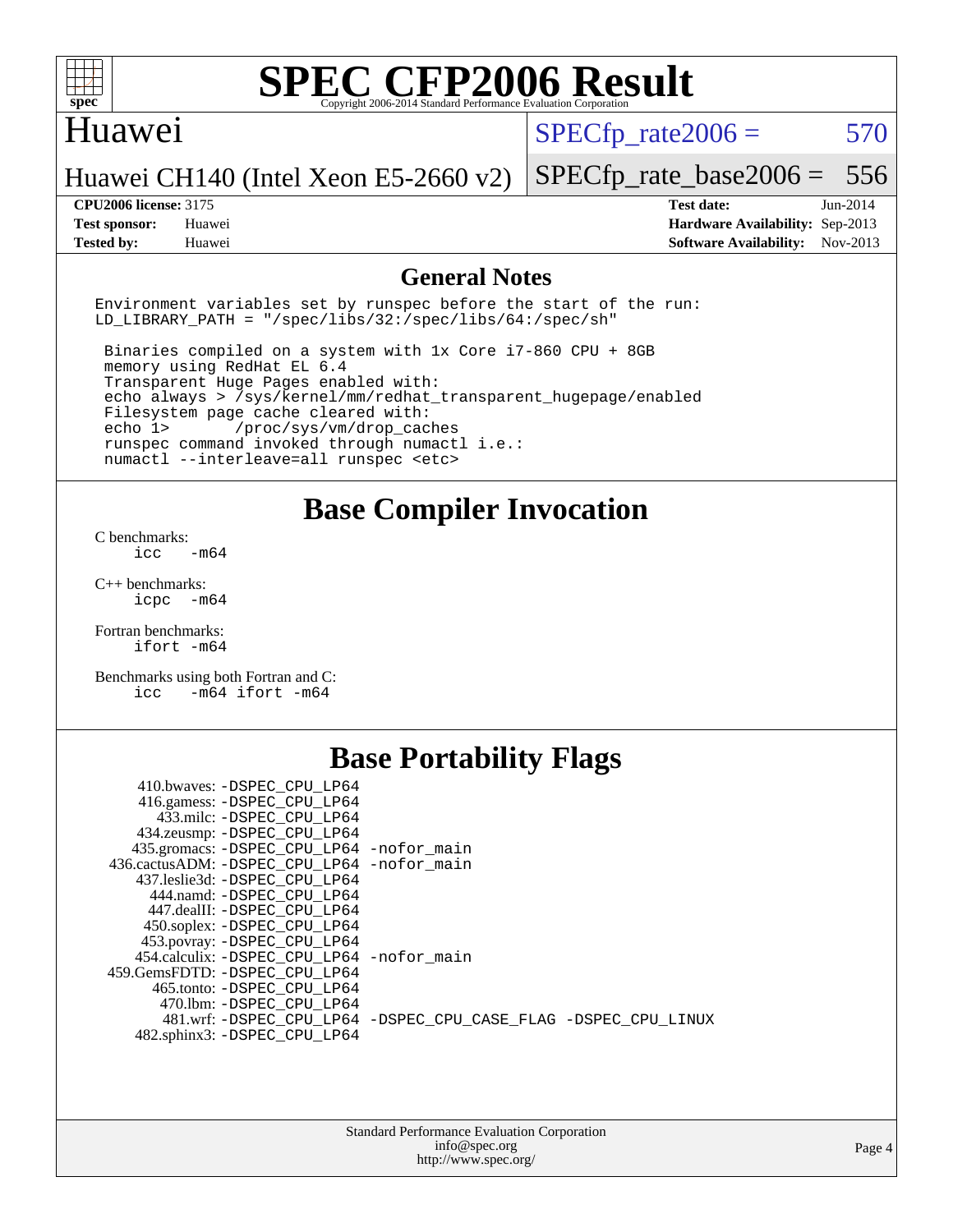

## Huawei

 $SPECTp\_rate2006 = 570$ 

[SPECfp\\_rate\\_base2006 =](http://www.spec.org/auto/cpu2006/Docs/result-fields.html#SPECfpratebase2006) 556

Huawei CH140 (Intel Xeon E5-2660 v2)

**[Tested by:](http://www.spec.org/auto/cpu2006/Docs/result-fields.html#Testedby)** Huawei **[Software Availability:](http://www.spec.org/auto/cpu2006/Docs/result-fields.html#SoftwareAvailability)** Nov-2013

**[CPU2006 license:](http://www.spec.org/auto/cpu2006/Docs/result-fields.html#CPU2006license)** 3175 **[Test date:](http://www.spec.org/auto/cpu2006/Docs/result-fields.html#Testdate)** Jun-2014 **[Test sponsor:](http://www.spec.org/auto/cpu2006/Docs/result-fields.html#Testsponsor)** Huawei **[Hardware Availability:](http://www.spec.org/auto/cpu2006/Docs/result-fields.html#HardwareAvailability)** Sep-2013

## **[Base Optimization Flags](http://www.spec.org/auto/cpu2006/Docs/result-fields.html#BaseOptimizationFlags)**

[C benchmarks](http://www.spec.org/auto/cpu2006/Docs/result-fields.html#Cbenchmarks):

[-xAVX](http://www.spec.org/cpu2006/results/res2014q3/cpu2006-20140619-29975.flags.html#user_CCbase_f-xAVX) [-ipo](http://www.spec.org/cpu2006/results/res2014q3/cpu2006-20140619-29975.flags.html#user_CCbase_f-ipo) [-O3](http://www.spec.org/cpu2006/results/res2014q3/cpu2006-20140619-29975.flags.html#user_CCbase_f-O3) [-no-prec-div](http://www.spec.org/cpu2006/results/res2014q3/cpu2006-20140619-29975.flags.html#user_CCbase_f-no-prec-div) [-opt-prefetch](http://www.spec.org/cpu2006/results/res2014q3/cpu2006-20140619-29975.flags.html#user_CCbase_f-opt-prefetch) [-auto-p32](http://www.spec.org/cpu2006/results/res2014q3/cpu2006-20140619-29975.flags.html#user_CCbase_f-auto-p32) [-ansi-alias](http://www.spec.org/cpu2006/results/res2014q3/cpu2006-20140619-29975.flags.html#user_CCbase_f-ansi-alias) [-opt-mem-layout-trans=3](http://www.spec.org/cpu2006/results/res2014q3/cpu2006-20140619-29975.flags.html#user_CCbase_f-opt-mem-layout-trans_a7b82ad4bd7abf52556d4961a2ae94d5)

[C++ benchmarks:](http://www.spec.org/auto/cpu2006/Docs/result-fields.html#CXXbenchmarks)

[-xAVX](http://www.spec.org/cpu2006/results/res2014q3/cpu2006-20140619-29975.flags.html#user_CXXbase_f-xAVX) [-ipo](http://www.spec.org/cpu2006/results/res2014q3/cpu2006-20140619-29975.flags.html#user_CXXbase_f-ipo) [-O3](http://www.spec.org/cpu2006/results/res2014q3/cpu2006-20140619-29975.flags.html#user_CXXbase_f-O3) [-no-prec-div](http://www.spec.org/cpu2006/results/res2014q3/cpu2006-20140619-29975.flags.html#user_CXXbase_f-no-prec-div) [-opt-prefetch](http://www.spec.org/cpu2006/results/res2014q3/cpu2006-20140619-29975.flags.html#user_CXXbase_f-opt-prefetch) [-auto-p32](http://www.spec.org/cpu2006/results/res2014q3/cpu2006-20140619-29975.flags.html#user_CXXbase_f-auto-p32) [-ansi-alias](http://www.spec.org/cpu2006/results/res2014q3/cpu2006-20140619-29975.flags.html#user_CXXbase_f-ansi-alias) [-opt-mem-layout-trans=3](http://www.spec.org/cpu2006/results/res2014q3/cpu2006-20140619-29975.flags.html#user_CXXbase_f-opt-mem-layout-trans_a7b82ad4bd7abf52556d4961a2ae94d5)

[Fortran benchmarks](http://www.spec.org/auto/cpu2006/Docs/result-fields.html#Fortranbenchmarks): [-xAVX](http://www.spec.org/cpu2006/results/res2014q3/cpu2006-20140619-29975.flags.html#user_FCbase_f-xAVX) [-ipo](http://www.spec.org/cpu2006/results/res2014q3/cpu2006-20140619-29975.flags.html#user_FCbase_f-ipo) [-O3](http://www.spec.org/cpu2006/results/res2014q3/cpu2006-20140619-29975.flags.html#user_FCbase_f-O3) [-no-prec-div](http://www.spec.org/cpu2006/results/res2014q3/cpu2006-20140619-29975.flags.html#user_FCbase_f-no-prec-div) [-opt-prefetch](http://www.spec.org/cpu2006/results/res2014q3/cpu2006-20140619-29975.flags.html#user_FCbase_f-opt-prefetch)

[Benchmarks using both Fortran and C](http://www.spec.org/auto/cpu2006/Docs/result-fields.html#BenchmarksusingbothFortranandC):

[-xAVX](http://www.spec.org/cpu2006/results/res2014q3/cpu2006-20140619-29975.flags.html#user_CC_FCbase_f-xAVX) [-ipo](http://www.spec.org/cpu2006/results/res2014q3/cpu2006-20140619-29975.flags.html#user_CC_FCbase_f-ipo) [-O3](http://www.spec.org/cpu2006/results/res2014q3/cpu2006-20140619-29975.flags.html#user_CC_FCbase_f-O3) [-no-prec-div](http://www.spec.org/cpu2006/results/res2014q3/cpu2006-20140619-29975.flags.html#user_CC_FCbase_f-no-prec-div) [-opt-prefetch](http://www.spec.org/cpu2006/results/res2014q3/cpu2006-20140619-29975.flags.html#user_CC_FCbase_f-opt-prefetch) [-auto-p32](http://www.spec.org/cpu2006/results/res2014q3/cpu2006-20140619-29975.flags.html#user_CC_FCbase_f-auto-p32) [-ansi-alias](http://www.spec.org/cpu2006/results/res2014q3/cpu2006-20140619-29975.flags.html#user_CC_FCbase_f-ansi-alias) [-opt-mem-layout-trans=3](http://www.spec.org/cpu2006/results/res2014q3/cpu2006-20140619-29975.flags.html#user_CC_FCbase_f-opt-mem-layout-trans_a7b82ad4bd7abf52556d4961a2ae94d5)

## **[Peak Compiler Invocation](http://www.spec.org/auto/cpu2006/Docs/result-fields.html#PeakCompilerInvocation)**

[C benchmarks](http://www.spec.org/auto/cpu2006/Docs/result-fields.html#Cbenchmarks):  $icc$   $-m64$ 

[C++ benchmarks \(except as noted below\):](http://www.spec.org/auto/cpu2006/Docs/result-fields.html#CXXbenchmarksexceptasnotedbelow) [icpc -m64](http://www.spec.org/cpu2006/results/res2014q3/cpu2006-20140619-29975.flags.html#user_CXXpeak_intel_icpc_64bit_bedb90c1146cab66620883ef4f41a67e)

450.soplex: [icpc -m32](http://www.spec.org/cpu2006/results/res2014q3/cpu2006-20140619-29975.flags.html#user_peakCXXLD450_soplex_intel_icpc_4e5a5ef1a53fd332b3c49e69c3330699)

[Fortran benchmarks](http://www.spec.org/auto/cpu2006/Docs/result-fields.html#Fortranbenchmarks): [ifort -m64](http://www.spec.org/cpu2006/results/res2014q3/cpu2006-20140619-29975.flags.html#user_FCpeak_intel_ifort_64bit_ee9d0fb25645d0210d97eb0527dcc06e)

[Benchmarks using both Fortran and C](http://www.spec.org/auto/cpu2006/Docs/result-fields.html#BenchmarksusingbothFortranandC):<br>icc -m64 ifort -m64  $-m64$  ifort  $-m64$ 

## **[Peak Portability Flags](http://www.spec.org/auto/cpu2006/Docs/result-fields.html#PeakPortabilityFlags)**

| 410.bwaves: - DSPEC CPU LP64                |  |
|---------------------------------------------|--|
| 416.gamess: -DSPEC_CPU_LP64                 |  |
| 433.milc: - DSPEC_CPU LP64                  |  |
| 434.zeusmp: -DSPEC_CPU_LP64                 |  |
| 435.gromacs: -DSPEC_CPU_LP64 -nofor_main    |  |
| 436.cactusADM: -DSPEC CPU LP64 -nofor main  |  |
| 437.leslie3d: -DSPEC CPU LP64               |  |
| 444.namd: - DSPEC CPU LP64                  |  |
| 447.dealII: -DSPEC CPU LP64                 |  |
| 453.povray: -DSPEC_CPU_LP64                 |  |
| 454.calculix: - DSPEC CPU LP64 - nofor main |  |
| 459.GemsFDTD: - DSPEC_CPU_LP64              |  |

Continued on next page

Standard Performance Evaluation Corporation [info@spec.org](mailto:info@spec.org) <http://www.spec.org/>

Page 5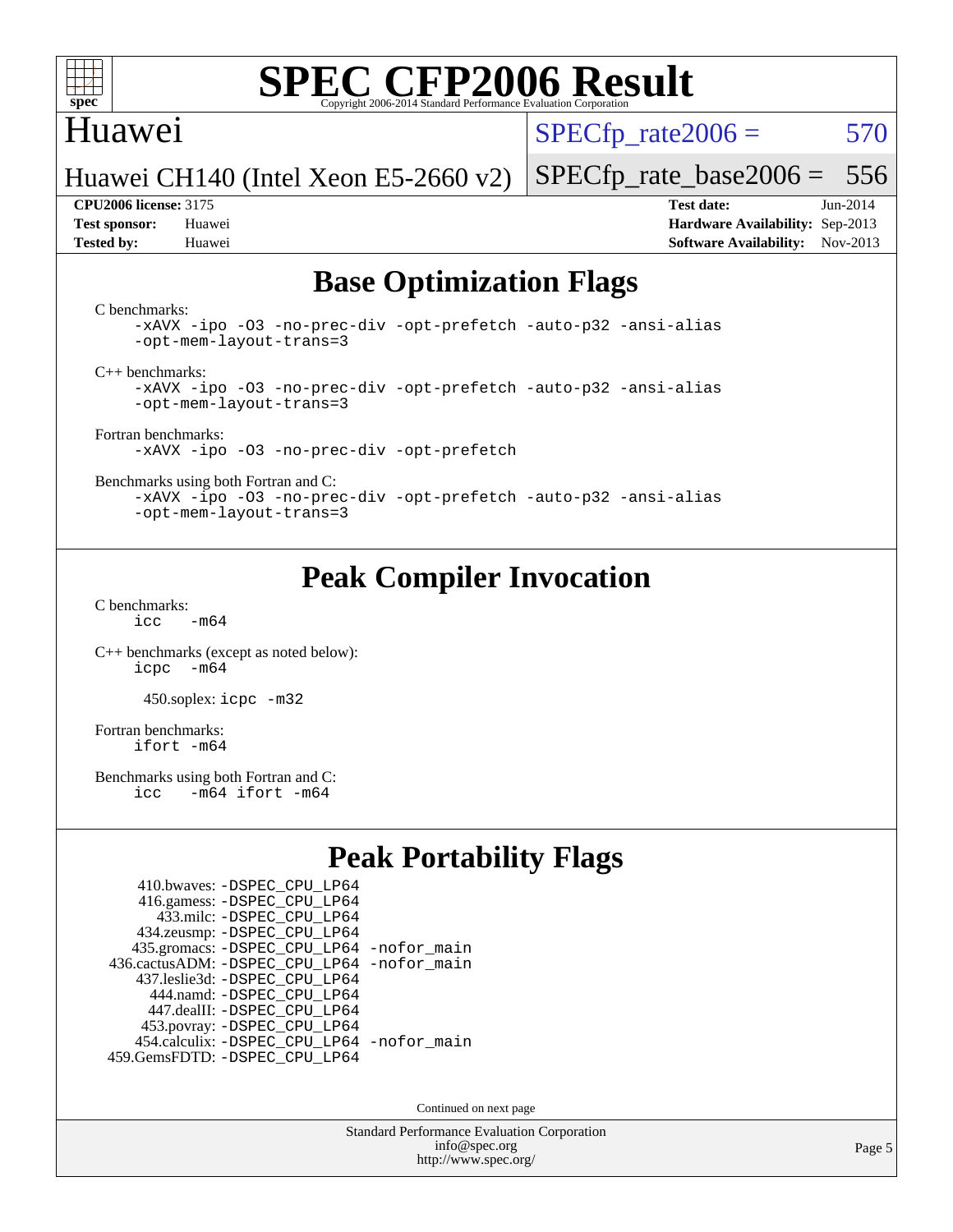

## Huawei

 $SPECTp\_rate2006 = 570$ 

Huawei CH140 (Intel Xeon E5-2660 v2)

[SPECfp\\_rate\\_base2006 =](http://www.spec.org/auto/cpu2006/Docs/result-fields.html#SPECfpratebase2006) 556

**[CPU2006 license:](http://www.spec.org/auto/cpu2006/Docs/result-fields.html#CPU2006license)** 3175 **[Test date:](http://www.spec.org/auto/cpu2006/Docs/result-fields.html#Testdate)** Jun-2014 **[Test sponsor:](http://www.spec.org/auto/cpu2006/Docs/result-fields.html#Testsponsor)** Huawei **[Hardware Availability:](http://www.spec.org/auto/cpu2006/Docs/result-fields.html#HardwareAvailability)** Sep-2013 **[Tested by:](http://www.spec.org/auto/cpu2006/Docs/result-fields.html#Testedby)** Huawei **[Software Availability:](http://www.spec.org/auto/cpu2006/Docs/result-fields.html#SoftwareAvailability)** Nov-2013

## **[Peak Portability Flags \(Continued\)](http://www.spec.org/auto/cpu2006/Docs/result-fields.html#PeakPortabilityFlags)**

 465.tonto: [-DSPEC\\_CPU\\_LP64](http://www.spec.org/cpu2006/results/res2014q3/cpu2006-20140619-29975.flags.html#suite_peakPORTABILITY465_tonto_DSPEC_CPU_LP64) 470.lbm: [-DSPEC\\_CPU\\_LP64](http://www.spec.org/cpu2006/results/res2014q3/cpu2006-20140619-29975.flags.html#suite_peakPORTABILITY470_lbm_DSPEC_CPU_LP64) 482.sphinx3: [-DSPEC\\_CPU\\_LP64](http://www.spec.org/cpu2006/results/res2014q3/cpu2006-20140619-29975.flags.html#suite_peakPORTABILITY482_sphinx3_DSPEC_CPU_LP64)

481.wrf: [-DSPEC\\_CPU\\_LP64](http://www.spec.org/cpu2006/results/res2014q3/cpu2006-20140619-29975.flags.html#suite_peakPORTABILITY481_wrf_DSPEC_CPU_LP64) [-DSPEC\\_CPU\\_CASE\\_FLAG](http://www.spec.org/cpu2006/results/res2014q3/cpu2006-20140619-29975.flags.html#b481.wrf_peakCPORTABILITY_DSPEC_CPU_CASE_FLAG) [-DSPEC\\_CPU\\_LINUX](http://www.spec.org/cpu2006/results/res2014q3/cpu2006-20140619-29975.flags.html#b481.wrf_peakCPORTABILITY_DSPEC_CPU_LINUX)

## **[Peak Optimization Flags](http://www.spec.org/auto/cpu2006/Docs/result-fields.html#PeakOptimizationFlags)**

[C benchmarks](http://www.spec.org/auto/cpu2006/Docs/result-fields.html#Cbenchmarks):

 433.milc: [-xAVX](http://www.spec.org/cpu2006/results/res2014q3/cpu2006-20140619-29975.flags.html#user_peakPASS2_CFLAGSPASS2_LDFLAGS433_milc_f-xAVX)(pass 2) [-prof-gen](http://www.spec.org/cpu2006/results/res2014q3/cpu2006-20140619-29975.flags.html#user_peakPASS1_CFLAGSPASS1_LDFLAGS433_milc_prof_gen_e43856698f6ca7b7e442dfd80e94a8fc)(pass 1) [-ipo](http://www.spec.org/cpu2006/results/res2014q3/cpu2006-20140619-29975.flags.html#user_peakPASS2_CFLAGSPASS2_LDFLAGS433_milc_f-ipo)(pass 2) [-O3](http://www.spec.org/cpu2006/results/res2014q3/cpu2006-20140619-29975.flags.html#user_peakPASS2_CFLAGSPASS2_LDFLAGS433_milc_f-O3)(pass 2) [-no-prec-div](http://www.spec.org/cpu2006/results/res2014q3/cpu2006-20140619-29975.flags.html#user_peakPASS2_CFLAGSPASS2_LDFLAGS433_milc_f-no-prec-div)(pass 2) [-opt-mem-layout-trans=3](http://www.spec.org/cpu2006/results/res2014q3/cpu2006-20140619-29975.flags.html#user_peakPASS2_CFLAGS433_milc_f-opt-mem-layout-trans_a7b82ad4bd7abf52556d4961a2ae94d5)(pass 2) [-prof-use](http://www.spec.org/cpu2006/results/res2014q3/cpu2006-20140619-29975.flags.html#user_peakPASS2_CFLAGSPASS2_LDFLAGS433_milc_prof_use_bccf7792157ff70d64e32fe3e1250b55)(pass 2) [-auto-ilp32](http://www.spec.org/cpu2006/results/res2014q3/cpu2006-20140619-29975.flags.html#user_peakCOPTIMIZE433_milc_f-auto-ilp32)

 $470$ .lbm: basepeak = yes

 $482$ .sphinx3: basepeak = yes

#### [C++ benchmarks:](http://www.spec.org/auto/cpu2006/Docs/result-fields.html#CXXbenchmarks)

 444.namd: [-xAVX](http://www.spec.org/cpu2006/results/res2014q3/cpu2006-20140619-29975.flags.html#user_peakPASS2_CXXFLAGSPASS2_LDFLAGS444_namd_f-xAVX)(pass 2) [-prof-gen](http://www.spec.org/cpu2006/results/res2014q3/cpu2006-20140619-29975.flags.html#user_peakPASS1_CXXFLAGSPASS1_LDFLAGS444_namd_prof_gen_e43856698f6ca7b7e442dfd80e94a8fc)(pass 1) [-ipo](http://www.spec.org/cpu2006/results/res2014q3/cpu2006-20140619-29975.flags.html#user_peakPASS2_CXXFLAGSPASS2_LDFLAGS444_namd_f-ipo)(pass 2) [-O3](http://www.spec.org/cpu2006/results/res2014q3/cpu2006-20140619-29975.flags.html#user_peakPASS2_CXXFLAGSPASS2_LDFLAGS444_namd_f-O3)(pass 2) [-no-prec-div](http://www.spec.org/cpu2006/results/res2014q3/cpu2006-20140619-29975.flags.html#user_peakPASS2_CXXFLAGSPASS2_LDFLAGS444_namd_f-no-prec-div)(pass 2) [-opt-mem-layout-trans=3](http://www.spec.org/cpu2006/results/res2014q3/cpu2006-20140619-29975.flags.html#user_peakPASS2_CXXFLAGS444_namd_f-opt-mem-layout-trans_a7b82ad4bd7abf52556d4961a2ae94d5)(pass 2) [-prof-use](http://www.spec.org/cpu2006/results/res2014q3/cpu2006-20140619-29975.flags.html#user_peakPASS2_CXXFLAGSPASS2_LDFLAGS444_namd_prof_use_bccf7792157ff70d64e32fe3e1250b55)(pass 2) [-fno-alias](http://www.spec.org/cpu2006/results/res2014q3/cpu2006-20140619-29975.flags.html#user_peakCXXOPTIMIZE444_namd_f-no-alias_694e77f6c5a51e658e82ccff53a9e63a) [-auto-ilp32](http://www.spec.org/cpu2006/results/res2014q3/cpu2006-20140619-29975.flags.html#user_peakCXXOPTIMIZE444_namd_f-auto-ilp32)

447.dealII: basepeak = yes

 $450$ .soplex:  $-x$ AVX(pass 2)  $-p$ rof-gen(pass 1)  $-i$ po(pass 2)  $-03$ (pass 2) [-no-prec-div](http://www.spec.org/cpu2006/results/res2014q3/cpu2006-20140619-29975.flags.html#user_peakPASS2_CXXFLAGSPASS2_LDFLAGS450_soplex_f-no-prec-div)(pass 2) [-opt-mem-layout-trans=3](http://www.spec.org/cpu2006/results/res2014q3/cpu2006-20140619-29975.flags.html#user_peakPASS2_CXXFLAGS450_soplex_f-opt-mem-layout-trans_a7b82ad4bd7abf52556d4961a2ae94d5)(pass 2) [-prof-use](http://www.spec.org/cpu2006/results/res2014q3/cpu2006-20140619-29975.flags.html#user_peakPASS2_CXXFLAGSPASS2_LDFLAGS450_soplex_prof_use_bccf7792157ff70d64e32fe3e1250b55)(pass 2) [-opt-malloc-options=3](http://www.spec.org/cpu2006/results/res2014q3/cpu2006-20140619-29975.flags.html#user_peakOPTIMIZE450_soplex_f-opt-malloc-options_13ab9b803cf986b4ee62f0a5998c2238)

 453.povray: [-xAVX](http://www.spec.org/cpu2006/results/res2014q3/cpu2006-20140619-29975.flags.html#user_peakPASS2_CXXFLAGSPASS2_LDFLAGS453_povray_f-xAVX)(pass 2) [-prof-gen](http://www.spec.org/cpu2006/results/res2014q3/cpu2006-20140619-29975.flags.html#user_peakPASS1_CXXFLAGSPASS1_LDFLAGS453_povray_prof_gen_e43856698f6ca7b7e442dfd80e94a8fc)(pass 1) [-ipo](http://www.spec.org/cpu2006/results/res2014q3/cpu2006-20140619-29975.flags.html#user_peakPASS2_CXXFLAGSPASS2_LDFLAGS453_povray_f-ipo)(pass 2) [-O3](http://www.spec.org/cpu2006/results/res2014q3/cpu2006-20140619-29975.flags.html#user_peakPASS2_CXXFLAGSPASS2_LDFLAGS453_povray_f-O3)(pass 2) [-no-prec-div](http://www.spec.org/cpu2006/results/res2014q3/cpu2006-20140619-29975.flags.html#user_peakPASS2_CXXFLAGSPASS2_LDFLAGS453_povray_f-no-prec-div)(pass 2) [-opt-mem-layout-trans=3](http://www.spec.org/cpu2006/results/res2014q3/cpu2006-20140619-29975.flags.html#user_peakPASS2_CXXFLAGS453_povray_f-opt-mem-layout-trans_a7b82ad4bd7abf52556d4961a2ae94d5)(pass 2) [-prof-use](http://www.spec.org/cpu2006/results/res2014q3/cpu2006-20140619-29975.flags.html#user_peakPASS2_CXXFLAGSPASS2_LDFLAGS453_povray_prof_use_bccf7792157ff70d64e32fe3e1250b55)(pass 2) [-unroll4](http://www.spec.org/cpu2006/results/res2014q3/cpu2006-20140619-29975.flags.html#user_peakCXXOPTIMIZE453_povray_f-unroll_4e5e4ed65b7fd20bdcd365bec371b81f) [-ansi-alias](http://www.spec.org/cpu2006/results/res2014q3/cpu2006-20140619-29975.flags.html#user_peakCXXOPTIMIZE453_povray_f-ansi-alias)

[Fortran benchmarks](http://www.spec.org/auto/cpu2006/Docs/result-fields.html#Fortranbenchmarks):

 $410.bwaves: basepeak = yes$  416.gamess: [-xAVX](http://www.spec.org/cpu2006/results/res2014q3/cpu2006-20140619-29975.flags.html#user_peakPASS2_FFLAGSPASS2_LDFLAGS416_gamess_f-xAVX)(pass 2) [-prof-gen](http://www.spec.org/cpu2006/results/res2014q3/cpu2006-20140619-29975.flags.html#user_peakPASS1_FFLAGSPASS1_LDFLAGS416_gamess_prof_gen_e43856698f6ca7b7e442dfd80e94a8fc)(pass 1) [-ipo](http://www.spec.org/cpu2006/results/res2014q3/cpu2006-20140619-29975.flags.html#user_peakPASS2_FFLAGSPASS2_LDFLAGS416_gamess_f-ipo)(pass 2) [-O3](http://www.spec.org/cpu2006/results/res2014q3/cpu2006-20140619-29975.flags.html#user_peakPASS2_FFLAGSPASS2_LDFLAGS416_gamess_f-O3)(pass 2) [-no-prec-div](http://www.spec.org/cpu2006/results/res2014q3/cpu2006-20140619-29975.flags.html#user_peakPASS2_FFLAGSPASS2_LDFLAGS416_gamess_f-no-prec-div)(pass 2) [-prof-use](http://www.spec.org/cpu2006/results/res2014q3/cpu2006-20140619-29975.flags.html#user_peakPASS2_FFLAGSPASS2_LDFLAGS416_gamess_prof_use_bccf7792157ff70d64e32fe3e1250b55)(pass 2) [-unroll2](http://www.spec.org/cpu2006/results/res2014q3/cpu2006-20140619-29975.flags.html#user_peakOPTIMIZE416_gamess_f-unroll_784dae83bebfb236979b41d2422d7ec2) [-inline-level=0](http://www.spec.org/cpu2006/results/res2014q3/cpu2006-20140619-29975.flags.html#user_peakOPTIMIZE416_gamess_f-inline-level_318d07a09274ad25e8d15dbfaa68ba50) [-scalar-rep-](http://www.spec.org/cpu2006/results/res2014q3/cpu2006-20140619-29975.flags.html#user_peakOPTIMIZE416_gamess_f-disablescalarrep_abbcad04450fb118e4809c81d83c8a1d) 434.zeusmp: basepeak = yes

437.leslie3d: [-xAVX](http://www.spec.org/cpu2006/results/res2014q3/cpu2006-20140619-29975.flags.html#user_peakOPTIMIZE437_leslie3d_f-xAVX) [-ipo](http://www.spec.org/cpu2006/results/res2014q3/cpu2006-20140619-29975.flags.html#user_peakOPTIMIZE437_leslie3d_f-ipo) [-O3](http://www.spec.org/cpu2006/results/res2014q3/cpu2006-20140619-29975.flags.html#user_peakOPTIMIZE437_leslie3d_f-O3) [-no-prec-div](http://www.spec.org/cpu2006/results/res2014q3/cpu2006-20140619-29975.flags.html#user_peakOPTIMIZE437_leslie3d_f-no-prec-div) [-opt-prefetch](http://www.spec.org/cpu2006/results/res2014q3/cpu2006-20140619-29975.flags.html#user_peakOPTIMIZE437_leslie3d_f-opt-prefetch)

459.GemsFDTD: basepeak = yes

Continued on next page

Standard Performance Evaluation Corporation [info@spec.org](mailto:info@spec.org) <http://www.spec.org/>